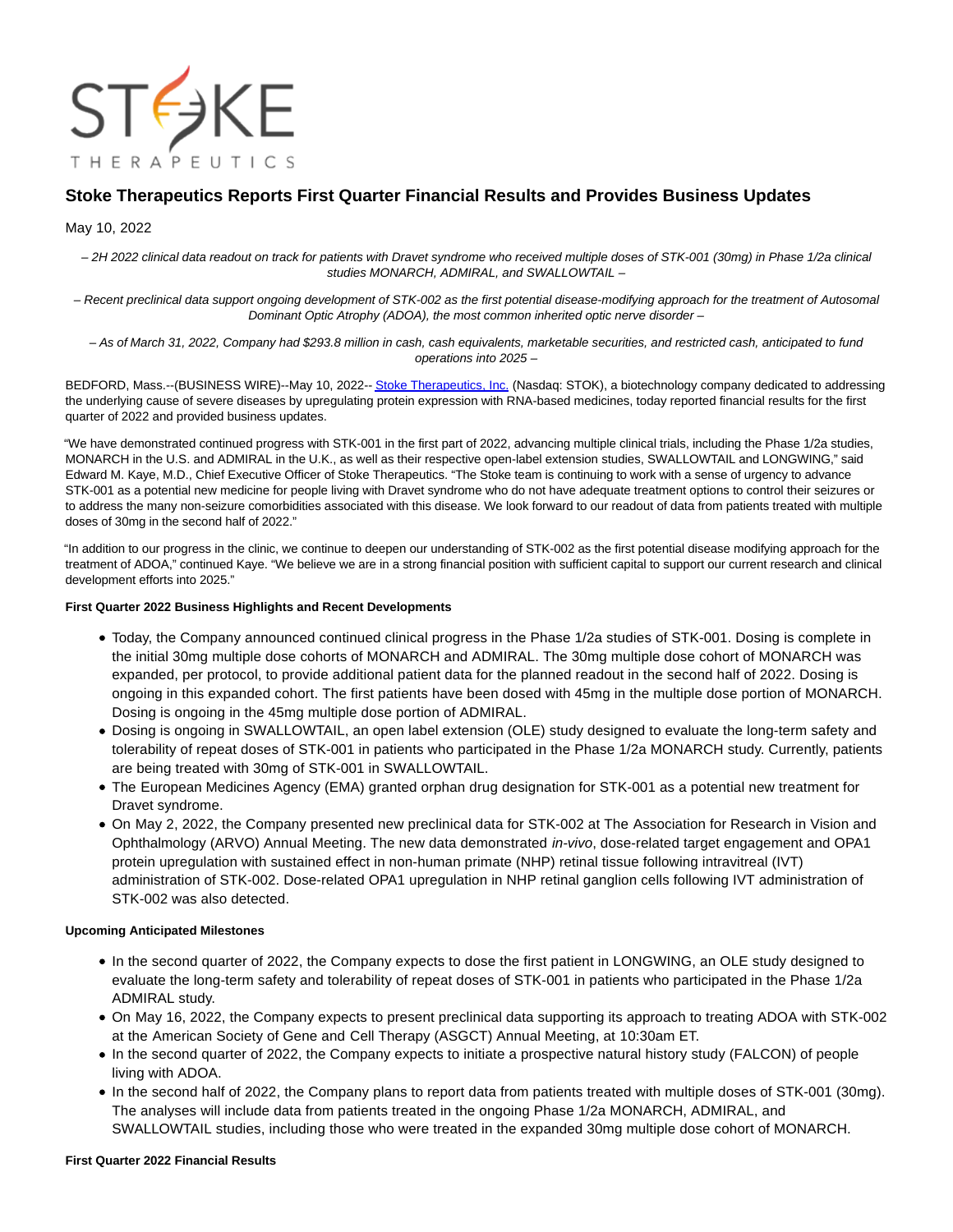- As of March 31, 2022, Stoke had approximately \$293.8 million in cash, cash equivalents, marketable securities and restricted cash, which is anticipated to fund operations into 2025.
- Revenue recognized for upfront license fees and services provided from a License and Collaboration Agreement for the three months ended March 31, 2022, was \$3.0 million. There was no revenue in the same period in 2021.
- Net loss for the three months ended March 31, 2022, was \$24.6 million, or \$0.66 per share, compared to \$16.8 million, or \$0.46 per share, for the same period in 2021.
- Research and development expenses for the three months ended March 31, 2022, were \$18.3 million, compared to \$9.9 million for the same period in 2021.
- General and administrative expenses for the three months ended March 31, 2022, were \$9.5 million, compared to \$6.9 million for the same period in 2021.
- The increase in expenses for the three months ended March 31, 2022 over the same period in 2021 primarily relate to increases in costs associated with personnel, third party contracts, consulting, facilities and others associated with development activities for STK-001 and STK-002, research on additional therapeutics and growing a public corporation.

## **About TANGO**

TANGO (Targeted Augmentation of Nuclear Gene Output) is Stoke's proprietary research platform. Stoke's initial application for this technology are diseases in which one copy of a gene functions normally and the other is mutated, also called haploinsufficiencies. In these cases, the mutated gene does not produce its share of protein, resulting in disease. Using the TANGO approach and a deep understanding of RNA science, Stoke researchers design antisense oligonucleotides (ASOs) that bind to pre-mRNA and help the functional (or wild-type) genes produce more protein. TANGO aims to restore missing proteins by increasing – or stoking – protein output from healthy genes, thus compensating for the mutant copy of the gene.

#### **About Dravet Syndrome**

Dravet syndrome is a severe and progressive genetic epilepsy characterized by frequent, prolonged and refractory seizures, beginning within the first year of life. Dravet syndrome is difficult to treat and has a poor long-term prognosis. Complications of the disease often contribute to a poor quality of life for patients and their caregivers. The effects of the disease go beyond seizures and often include intellectual disability, developmental delays, movement and balance issues, language and speech disturbances, growth defects, sleep abnormalities, disruptions of the autonomic nervous system and mood disorders. The disease is classified as a developmental and epileptic encephalopathy due to the developmental delays and cognitive impairment associated with the disease. Compared with the general epilepsy population, people living with Dravet syndrome have a higher risk of sudden unexpected death in epilepsy, or SUDEP. There are no approved disease-modifying therapies for people living with Dravet syndrome. One out of 16,000 babies are born with Dravet syndrome, which is not concentrated in a particular geographic area or ethnic group.

#### **About STK-001**

STK-001 is an investigational new medicine for the treatment of Dravet syndrome currently being evaluated in ongoing clinical trials. Stoke believes that STK-001, a proprietary antisense oligonucleotide (ASO), has the potential to be the first disease-modifying therapy to address the genetic cause of Dravet syndrome. STK-001 is designed to upregulate Na<sub>V</sub>1.1 protein expression by leveraging the non-mutant (wild-type) copy of the SCN1A gene to restore physiological Na<sub>V</sub>1.1 levels, thereby reducing both occurrence of seizures and significant non-seizure comorbidities. Stoke has generated preclinical data demonstrating proof-of-mechanism and proof-of-concept for STK-001. STK-001 has been granted orphan drug designation by the FDA and the EMA as a potential new treatment for Dravet syndrome.

## **About Phase 1/2a MONARCH Study (United States)**

The MONARCH study is a Phase 1/2a open-label study of children and adolescents ages 2 to 18 who have an established diagnosis of Dravet syndrome and have evidence of a genetic mutation in the SCN1A gene. The primary objectives for the study are to assess the safety and tolerability of STK-001, as well as to determine the pharmacokinetics in plasma and exposure in cerebrospinal fluid. A secondary objective is to assess the efficacy as an adjunctive antiepileptic treatment with respect to the percentage change from baseline in convulsive seizure frequency. Stoke also intends to measure non-seizure aspects of the disease, such as quality of life, as secondary endpoints. Additional information about the MONARCH study can be found at [https://www.monarchstudy.com/.](https://cts.businesswire.com/ct/CT?id=smartlink&url=https%3A%2F%2Fwww.monarchstudy.com%2F&esheet=52713180&newsitemid=20220510005201&lan=en-US&anchor=https%3A%2F%2Fwww.monarchstudy.com%2F&index=2&md5=dadd1434d5a7972af6b9412c5996bd25)

Patients who participated in the MONARCH study and meet study entry criteria are eligible to continue treatment in SWALLOWTAIL, an open label extension (OLE) study designed to evaluate the long-term safety and tolerability of repeat doses of STK-001. We expect that SWALLOWTAIL will also provide valuable information on the preliminary effects of STK-001 on seizures along with non-seizure aspects of the disease, such as quality of life and cognition.

Enrollment and dosing in SWALLOWTAIL are underway.

#### **About Phase 1/2a ADMIRAL Study (United Kingdom)**

The ADMIRAL study is a Phase 1/2a open-label study of children and adolescents ages 2 to <18 who have an established diagnosis of Dravet syndrome and have evidence of a genetic mutation in the SCN1A gene. The primary objectives for the study are to assess the safety and tolerability of multiple doses of STK-001, as well as to determine the pharmacokinetics in plasma and exposure in cerebrospinal fluid. A secondary objective is to assess the effect of multiple doses of STK-001 as an adjunctive antiepileptic treatment with respect to the percentage change from baseline in convulsive seizure frequency. Stoke also intends to measure non-seizure aspects of the disease, such as overall clinical status and quality of life, as secondary endpoints. Additional information about the ADMIRAL study can be found at [https://www.admiralstudy.com.](https://cts.businesswire.com/ct/CT?id=smartlink&url=https%3A%2F%2Fwww.admiralstudy.com&esheet=52713180&newsitemid=20220510005201&lan=en-US&anchor=https%3A%2F%2Fwww.admiralstudy.com&index=3&md5=fbbbb30cf68c139d25dd82f8691d6444)

Patients who participated in the ADMIRAL study and meet study entry criteria are eligible to continue treatment in LONGWING, an open label extension (OLE) study designed to evaluate the long-term safety and tolerability of repeat doses of STK-001. We expect that LONGWING will also provide valuable information on the preliminary effects of STK-001 on seizures along with non-seizure aspects of the disease, such as quality of life and cognition.

#### **About Autosomal Dominant Optic Atrophy (ADOA**

Autosomal dominant optic atrophy (ADOA) is the most common inherited optic nerve disorder. It is a rare disease that causes progressive and irreversible vision loss in both eyes starting in the first decade of life. Severity can vary and the rate of vision loss can be difficult to predict. Roughly half of people with ADOA fail driving standards and up to 46% are registered as legally blind. ADOA is considered a haploinsufficiency disease, as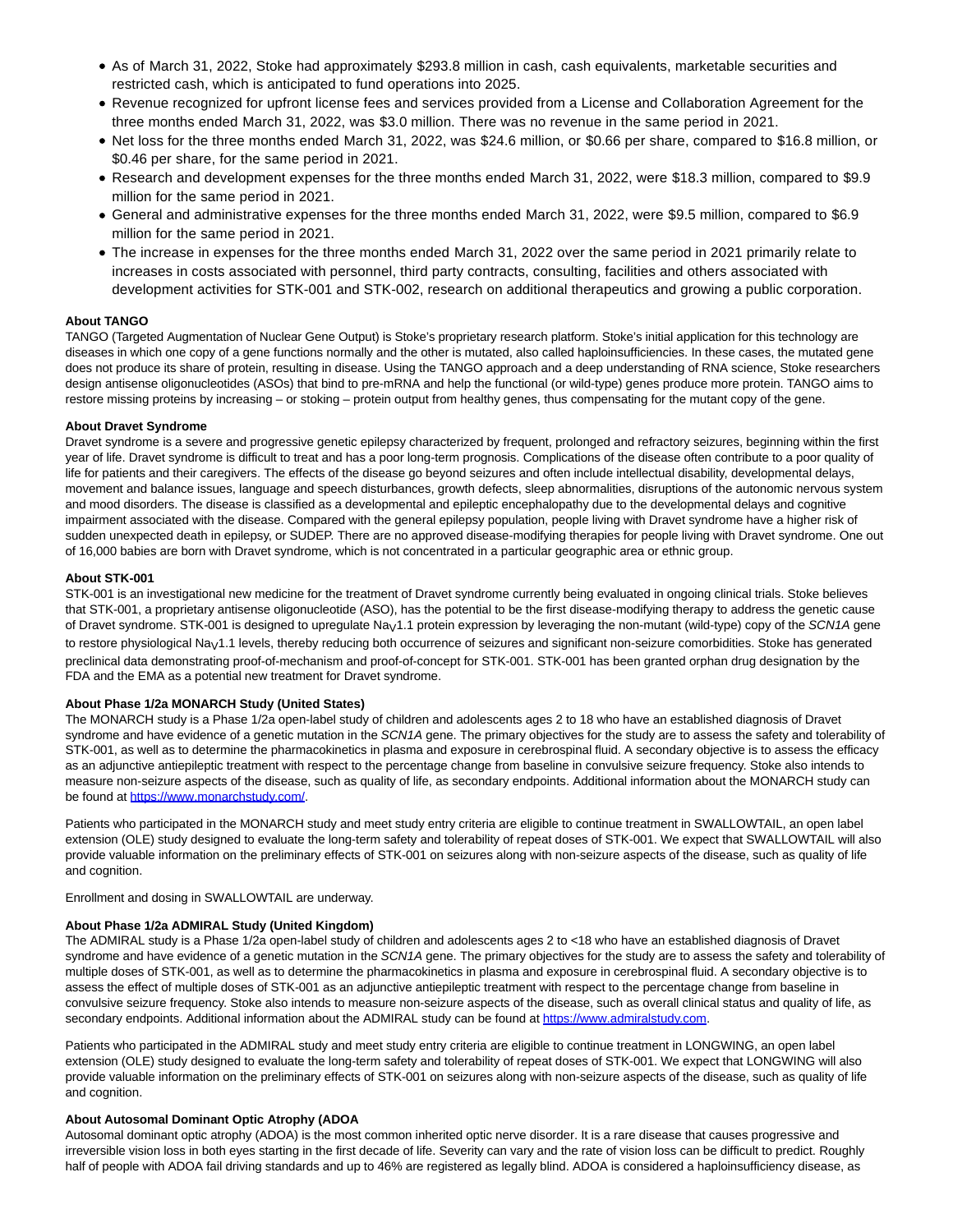most people living with ADOA have genetic mutations in the OPA1 gene that result in only half the necessary OPA1 protein being produced. More than 400 OPA1 mutations have been reported in people diagnosed with ADOA. Currently there is no approved treatment for people living with ADOA. ADOA affects approximately one in 30,000 people globally with a higher incidence in Denmark of one in 10,000 due to a founder effect. An estimated 65% to 90% of cases are caused by mutations in the OPA1 gene, most of which lead to a haploinsufficiency resulting in 50% OPA1 protein expression and disease manifestation.

#### **About STK-002**

STK-002 is a proprietary antisense oligonucleotide (ASO) in preclinical development for the treatment of Autosomal Dominant Optic Atrophy (ADOA). Stoke believes that STK-002 has the potential to be the first disease-modifying therapy for people living with ADOA. STK-002 is designed to upregulate OPA1 protein expression by leveraging the non-mutant (wild-type) copy of the OPA1 gene to restore OPA1 protein expression with the aim to stop or slow vision loss in patients with ADOA. Stoke has generated preclinical data demonstrating proof-of-mechanism and proof-of-concept for STK-002.

#### **About Stoke Therapeutics**

Stoke Therapeutics (Nasdaq: STOK), is a biotechnology company dedicated to addressing the underlying cause of severe diseases by upregulating protein expression with RNA-based medicines. Using Stoke's proprietary TANGO (Targeted Augmentation of Nuclear Gene Output) approach, Stoke is developing antisense oligonucleotides (ASOs) to selectively restore protein levels. Stoke's first compound, STK-001, is in clinical testing for the treatment of Dravet syndrome, a severe and progressive genetic epilepsy. Dravet syndrome is one of many diseases caused by a haploinsufficiency, in which a loss of ~50% of normal protein levels leads to disease. Stoke is pursuing the development of STK-002 for the treatment of autosomal dominant optic atrophy (ADOA), the most common inherited optic nerve disorder. Stoke's initial focus is haploinsufficiencies and diseases of the central nervous system and the eye, although proof of concept has been demonstrated in other organs, tissues, and systems, supporting its belief in the broad potential for its proprietary approach. Stoke is headquartered in Bedford, Massachusetts with offices in Cambridge, Massachusetts. For more information, visit [https://www.stoketherapeutics.com/ o](https://cts.businesswire.com/ct/CT?id=smartlink&url=https%3A%2F%2Fwww.stoketherapeutics.com%2F&esheet=52713180&newsitemid=20220510005201&lan=en-US&anchor=https%3A%2F%2Fwww.stoketherapeutics.com%2F&index=4&md5=bbf546d5a51f611f8432e264c6a47560)r follow Stoke on Twitter a[t @StokeTx.](https://cts.businesswire.com/ct/CT?id=smartlink&url=https%3A%2F%2Ftwitter.com%2FStokeTx&esheet=52713180&newsitemid=20220510005201&lan=en-US&anchor=%40StokeTx&index=5&md5=1f9623cf7a40e3de5a1402a4705aaf24)

#### **Cautionary Note Regarding Forward-Looking Statements**

This press release contains forward-looking statements within the meaning of the "safe harbor" provisions of the Private Securities Litigation Reform Act of 1995, including, but not limited to: the Company's quarterly results and cash runway; its future operating results, financial position and liquidity; the ability of STK-001 to treat the underlying causes of Dravet syndrome and reduce seizures; the ability of STK-002 to treat the underlying causes of ADOA; the timing and expected progress of clinical trials, data readouts and presentations; the timing or receipt of regulatory approvals; the ability of TANGO to design medicines to increase protein production and the expected benefits thereof. Statements including words such as "plan," "will," "continue," "expect," or "ongoing" and statements in the future tense are forward-looking statements. These forward-looking statements involve risks and uncertainties, as well as assumptions, which, if they prove incorrect or do not fully materialize, could cause our results to differ materially from those expressed or implied by such forward-looking statements, including, but not limited to, risks and uncertainties related to: the Company's ability to advance its product candidates, obtain regulatory approval of and ultimately commercialize its product candidates; the timing and results of preclinical and clinical trials; the risk that positive results in a clinical trial may not be replicated in subsequent trials or successes in early stage clinical trials may not be predictive of results in later stage trials; the Company's ability to fund development activities and achieve development goals; the Company's ability to protect its intellectual property; the direct and indirect impacts of the ongoing COVID-19 pandemic and its variants on the Company's business; and other risks and uncertainties described under the heading "Risk Factors" in the Company's Annual Report on Form 10-K for the year ended December 31, 2021, its quarterly reports on Form 10-Q, and the other documents the Company files from time to time with the Securities and Exchange Commission. These forward-looking statements speak only as of the date of this press release, and the Company undertakes no obligation to revise or update any forward-looking statements to reflect events or circumstances after the date hereof.

## **Financial Tables Follow**

#### **Stoke Therapeutics, Inc.**

## **Condensed consolidated statements of operations and comprehensive loss (in thousands, except share and per share amounts)**

**(unaudited)** 

|                                                                  | Three Months Ended March 31, |                |      |            |  |  |
|------------------------------------------------------------------|------------------------------|----------------|------|------------|--|--|
|                                                                  |                              | 2022           | 2021 |            |  |  |
| Revenue                                                          | \$                           | $3,000$ \$     |      |            |  |  |
| Operating expenses:                                              |                              |                |      |            |  |  |
| Research and development                                         |                              | 18,309         |      | 9,913      |  |  |
| General and administrative                                       |                              | 9,486          |      | 6,914      |  |  |
| Total operating expenses                                         |                              | 27,795         |      | 16,827     |  |  |
| Loss from operations                                             |                              | (24,795)       |      | (16, 827)  |  |  |
| Other income:                                                    |                              |                |      |            |  |  |
| Interest income (expense), net                                   |                              | 104            |      | 6          |  |  |
| Other income (expense), net                                      |                              | 42             |      | 28         |  |  |
| Total other income                                               |                              | 146            |      | 34         |  |  |
| Net loss                                                         | \$                           | (24,649)       | S    | (16, 793)  |  |  |
| Net loss per share, basic and diluted                            | \$                           | (0.66)         |      | (0.46)     |  |  |
| Weighted-average common shares outstanding, basic<br>and diluted |                              | 37,448,301     |      | 36,643,205 |  |  |
| Comprehensive loss:                                              |                              |                |      |            |  |  |
| Net loss                                                         | \$                           | $(24, 649)$ \$ |      | (16, 793)  |  |  |
| Other comprehensive loss:                                        |                              |                |      |            |  |  |